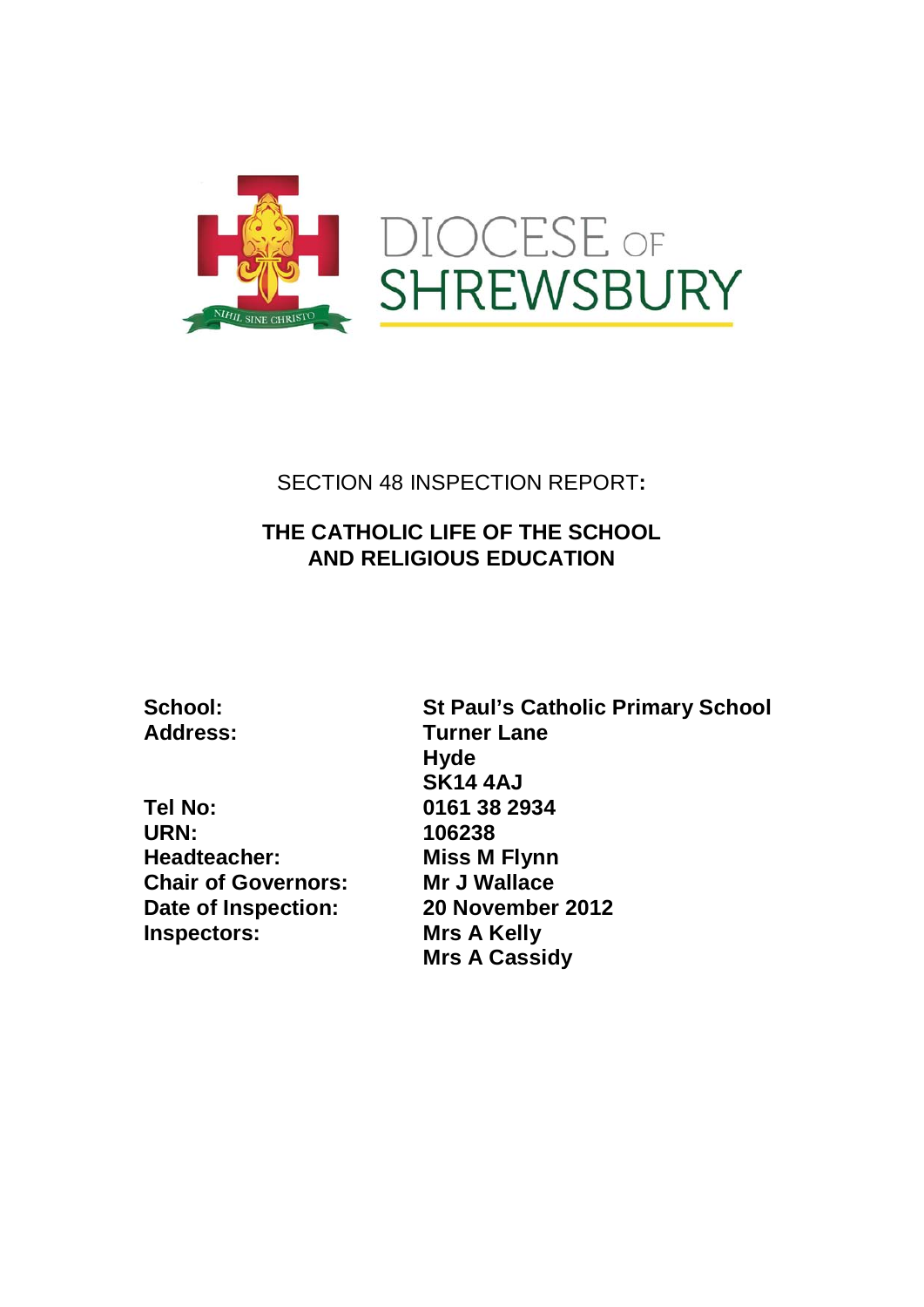## **Living Our Faith by Word and Deed**



**As children of God we value and respect each other;**

**We love Jesus and through our relationships with others we share this love;**

**We work in partnership with home, the parish of St. Paul's and the local community;**

**We support and encourage everybody to achieve their best in work and play;**

**We celebrate each others achievements;**

**We say sorry, support and forgive each other as Jesus showed us;**

**We prepare for and share the sacraments;**

**We respect other people's beliefs and cultures;**

**We support those in need.**

## **School Aims**

- **To ensure that everything we do is underpinned by our mission statement – 'Living our Faith by Word and Deed.**
- **To provide a worshipping community that holds and celebrates Christ as the centre of its faith and life.**
- **To recognise that every child matters and to put into place the practice in all aspects of our work that ensures that all learners are given equality of opportunity and treated fairly.**
- **To promote and achieve high standards for all by providing teaching and learning of the highest quality so that each child reaches their full potential.**
- **To treat learners as individuals and to differentiate teaching and learning to take account of their individual needs.**
- **To provide opportunities for learners to develop their physical, mental, social, spiritual, moral and cultural needs.**
- **To help and encourage children to progress academically and socially through a broad and balanced education in a safe, secure and stimulating environment.**
- **To make learning fun using links between subjects whenever possible.**
- **To enliven and enrich the curriculum by visits, visitors, and extensive use of the environment.**
- **To promote the highest standards of behaviour where children are encouraged to be responsible for their own actions.**
- **To equip children with attitudes, skills and knowledge to learn independently.**
- **To continually strengthen relations between children, staff, parents, governors, the parish and the whole school community to foster the aims of the school.**
- **To provide a welcoming, friendly and happy place where learner feel safe and secure.**
- **To make St Paul's a place of enjoyment where success is celebrated.**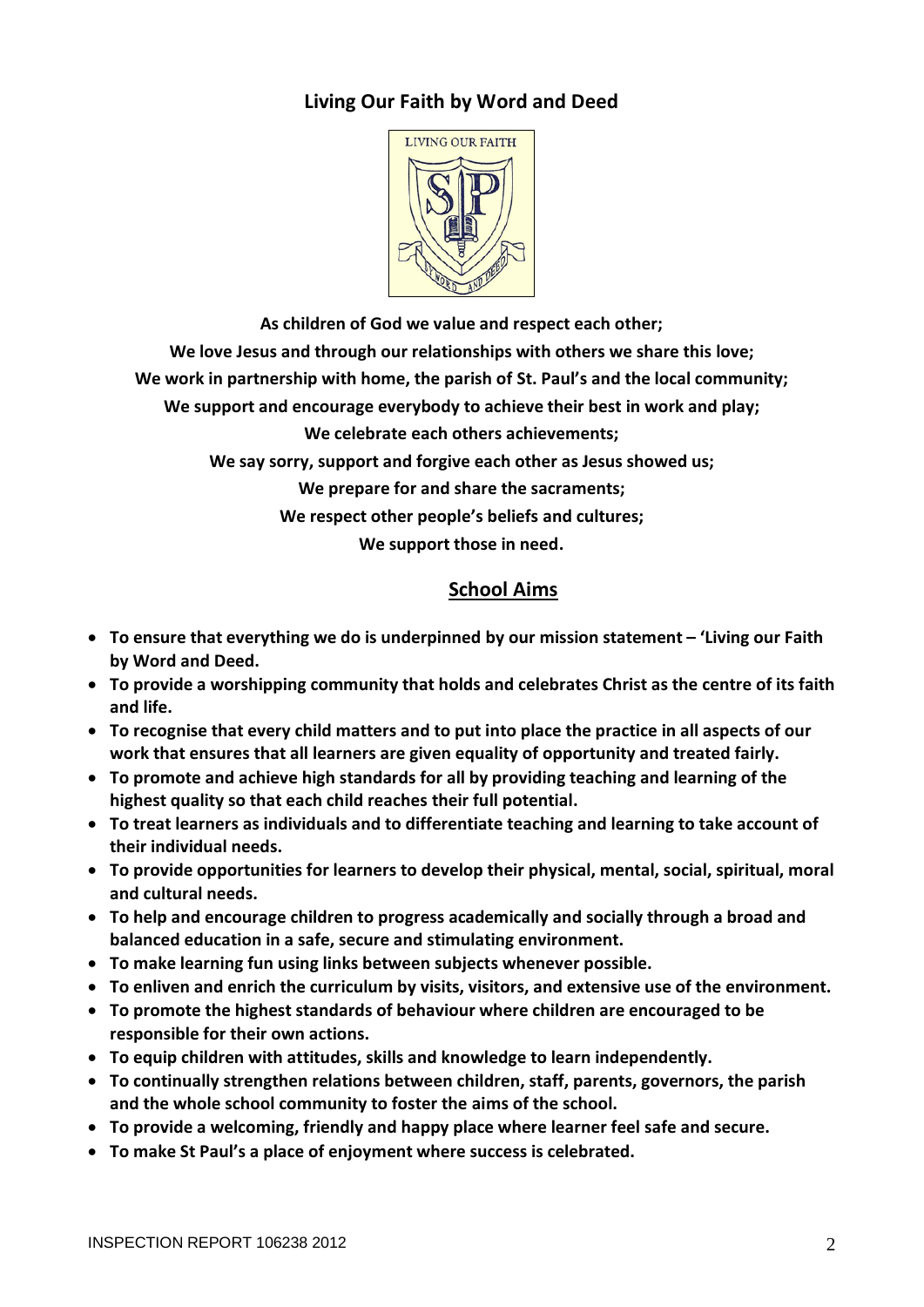# **FACTUAL INFORMATION ABOUT THE SCHOOL**

| Pupils                                |    | FS             |    | Y2 | Y3 | $\vee$ 4 | Y5 | Y6 | Total |
|---------------------------------------|----|----------------|----|----|----|----------|----|----|-------|
|                                       | P٦ | F <sub>1</sub> |    |    |    |          |    |    |       |
| Number on roll                        | 26 | 32             | 30 | 27 | 30 | 29       | 30 | 26 | 230   |
| Catholics on roll                     | 26 | 32             | 28 | 27 | 24 | 16       | 23 | 14 | 190   |
| Other Christian denomination          |    |                | 2  |    | 3  | 4        | っ  | 3  | 14    |
| Other faith background                |    |                |    |    |    | っ        |    |    | 3     |
| No stated religious affiliation       |    |                |    |    | 2  |          | 5  | 9  | 23    |
| Number of learners from ethnic groups |    |                |    |    |    | າ        |    |    | 3     |
|                                       |    |                |    |    |    |          |    |    |       |
| <b>Total on SEN Register</b>          |    |                |    |    |    |          |    |    |       |
| Total with Statements of SEN          |    |                |    |    |    |          |    |    |       |
| <b>FSM</b>                            |    | າ              | າ  |    |    | 3        |    | 3  | 18    |

| Exclusions in last academic year | Permanent | Fixed term |  |
|----------------------------------|-----------|------------|--|
| Index of multiple deprivation    |           |            |  |

|                               |        | With reference to Year 6 - the Catholic schools<br>to which your pupils transferred |        |  |  |
|-------------------------------|--------|-------------------------------------------------------------------------------------|--------|--|--|
| PARISHES SERVED BY THE SCHOOL |        | <b>PUPILS TRANSFER</b>                                                              |        |  |  |
| Name of Parish                | No of  | Name of School                                                                      | No of  |  |  |
|                               | Pupils |                                                                                     | Pupils |  |  |
| St Paul's, Hyde               | 183    | All Saints Catholic College                                                         | 13     |  |  |
| St Mary's, Dukinfield         | 3      | St Thomas More RC College                                                           |        |  |  |
| St James, Hattersley          |        | St Bede's College, Manchester                                                       |        |  |  |
| St Joseph's, Mossley          |        | St John Lloyd Catholic College, Wales                                               |        |  |  |
| St Ann's, Ashton Under Lyne   | າ      |                                                                                     |        |  |  |
|                               |        |                                                                                     |        |  |  |

| <b>TIME</b><br><b>EACHING</b>       | r c           |          | \/d        | $\sqrt{2}$<br>-      | $\sqrt{2}$<br>◡ | Y4                                   | VĘ<br>ັ | Y6                   | ⊤ota∟ |
|-------------------------------------|---------------|----------|------------|----------------------|-----------------|--------------------------------------|---------|----------------------|-------|
|                                     | $\Gamma$<br>◡ | ___      |            |                      |                 |                                      |         |                      |       |
| otal<br>teaching<br>time<br>(Hours) | ົ<br>د.ء      | -<br>ے . | . .<br>ے ۔ | $\sim$<br>. .<br>ے ۔ | . .<br>ے .      | $\overline{\phantom{0}}$<br>∽<br>ے ۔ | ے .     | ⌒<br>-<br><u>L.v</u> | o     |

| <b>STAFFING</b>                               |     |                            |       |
|-----------------------------------------------|-----|----------------------------|-------|
| Full-time teachers                            | 9   | Published admission number | 30    |
| Part-time teachers                            | າ   | Number of classes          |       |
| Total full-time equivalent                    | 1.3 | Average class size KS1     | 28.5  |
| Support assistants                            | 8   | Average class size KS2     | 28.75 |
| Percentage of Catholic teachers f.t.e.        | 89% |                            |       |
| How many teachers teach RE (P) f.t.e.         | 8.8 |                            |       |
| Number of teachers with CCRS or equivalent    |     |                            |       |
| Number of teachers currently undertaking CCRS |     |                            |       |

| Published admission number | חצ    |
|----------------------------|-------|
| Number of classes          |       |
| Average class size KS1     | 28.5  |
| Average class size KS2     | 28.75 |

# **FINANCIAL DATA**

| EXPENDITURE $(E)$  | Last financial year<br>2011/12 | <b>Current financial year</b><br>2012/13<br>(Budget allocation) | <b>Next financial year</b><br>2013/14<br>(Budget allocation) |
|--------------------|--------------------------------|-----------------------------------------------------------------|--------------------------------------------------------------|
| RE.                | £1145                          | £1000                                                           | £1035                                                        |
| English            | £1283                          | £1000                                                           | £1035                                                        |
| <b>Mathematics</b> | £91.50                         | £1000                                                           | £1035                                                        |
| Science            | £192                           | £500                                                            | £520                                                         |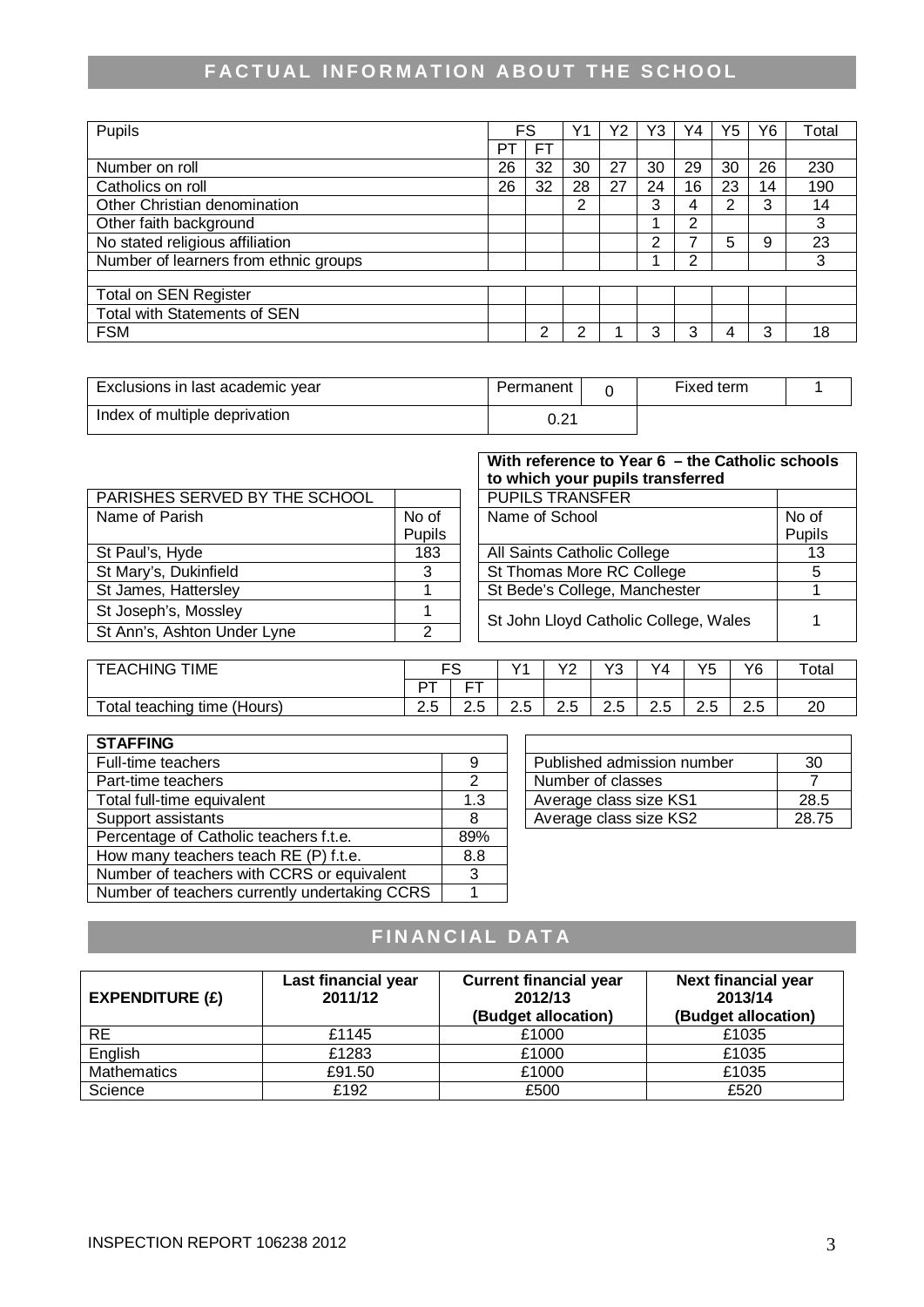| Key to judgements: Grade 1 is outstanding, grade 2 good, grade 3 | Judgement |
|------------------------------------------------------------------|-----------|
| satisfactory and grade 4 inadequate                              |           |

## **OVERALL EFFECTIVENESS OF THE SCHOOL 2**

**How effective the school is in providing Catholic Education**

St Paul's is a successful school, providing a good Catholic education for the pupils in its care. Gospel values are evident throughout the school, in displays and in the relationships between staff and pupils. The Mission Statement 'Living Our Faith by Word and Deed' is clearly understood and lived out in the everyday life of the school.

The quality of teaching is good. Pupils make good progress in their knowledge and understanding in Religious Education, enjoy their work and engage in their lessons and all aspects of school life. Leaders and managers are deeply committed to the Catholic mission of the school. Pupils show respect and care for each other and are rightly proud of their school; behavior is exemplary.

#### . **What the school could do to improve further**

As the school has already identified:-

- Embed the new Religious Education scheme 'The Way the Truth and the Life.'
- Continue to develop assessment, monitoring, recording and tracking procedures to ensure they have an impact on raising standards in Religious Education consistently throughout the school.
- To further develop pupils' involvement in planning and preparing their own liturgies and class assemblies.

#### **PUPILS 2**

**How good outcomes are for pupils, taking account of variations between different groups** All groups of pupils, including those with learning needs and disabilities, make good progress during their time at the school. Pupils are keen to participate in lessons, enjoy their work and show good levels of interest and engagement. Their behaviour is exemplary. Pupils express their views and beliefs with confidence and are able to refer to the teachings of Jesus appropriately. The standard of work in Religious Education books is good and most pupils take pride in their work.

The extent to which pupils contribute to and benefit from the Catholic life of the school is good. Pupils are actively involved in all aspects of school life and make a positive contribution to the school's ethos and faith life. Their spiritual and moral development is good. They are supported by all that takes place in school to grow in their love, understanding and respect for others. They willingly take on responsibilities such as House Captains, members of the School Council, Eco Council, Working Together group, Play Leaders and Special Friends to the younger pupils. Pupils are involved in fundraising activities to support a wide range of local, national and global charities, CAFOD, Operation Christmas Child and Mission Together to name but a few.

Through discussion pupils are able to explain how their Mission Statement is an integral part of the life of the school. They feel happy and safe in school knowing there is always someone to turn to if they have a problem.

Pupils' contribution to and enjoyment of Collective Worship was evident in the assembly observed, skillfully led by the Headteacher. Pupils participated in this carefully planned celebration with reverence and enthusiasm through prayer, discussion, and response to the Gospel story, in reflection, symbolic action and song.

#### **PROVISION 2**

#### **How effective the provision is for Catholic Education**

Teaching is good. Lessons are well planned to challenge, interest and engage pupils. There is evidence of differentiation to meet the needs of individuals and groups of pupils. Skillful questioning both supports and challenges pupils, encouraging empathy, reflection and thoughtful discussion. Pupils enjoy their learning and are highly motivated to do their best. Teachers use a range of teaching styles and activities within lessons to engage and motivate pupils, therefore providing purposeful learning.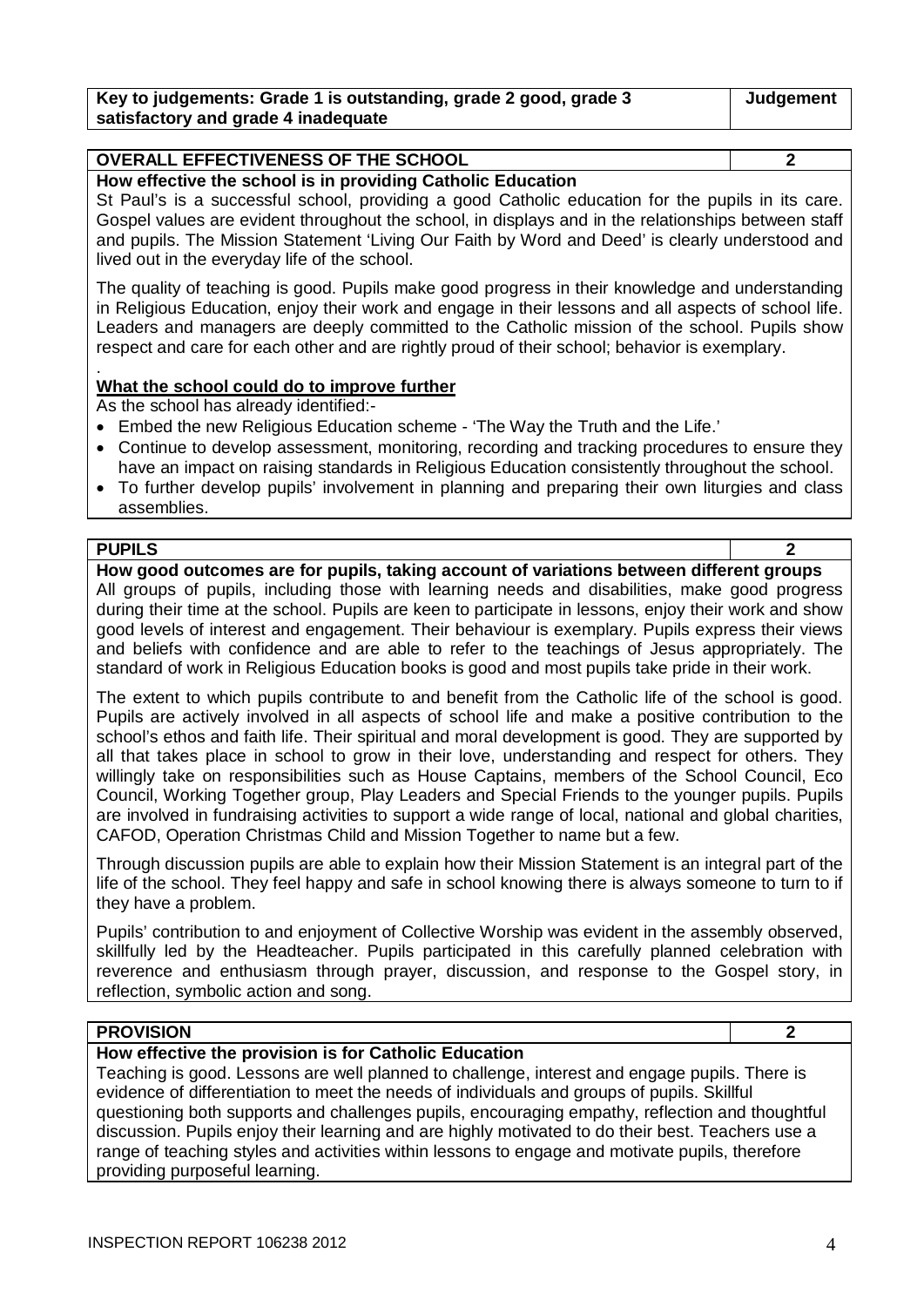Assessment is carried out following Diocesan guidelines and tracking systems are in place. The school has identified this as an area for development and plans to further develop consistency in assessment, monitoring, recording and tracking procedures in all year groups. The 'I Can' statements are used effectively in some classes to support pupils' self-assessment. Resources are well prepared to support and enrich learning, including effective use of ICT.

The school works closely with the parish, in particular the catechists and Parish Priest. Families are supported very well during First Holy Communion preparation. The school is committed to providing a variety of opportunities for pupils to explore their own spiritual and moral development. This is achieved through the curriculum, Collective Worship and the good range of activities offered, including visits to places of interest, visitors coming in to school and the annual residential visits. The school also provides a wide range of experiences and opportunities for pupils to learn about the prayers and traditions of other faiths.

The quality of Collective Worship provided by the school is good and is given a high profile. The school acknowledges its' pupils would benefit from more opportunities to plan and lead their own class assemblies and liturgies. Inspectors noticed pupils enjoyed choosing items to include on their prayer tables for class reflection at the end of their Religious Education lesson. Parents and parishioners regularly join with the school community for class assemblies, Masses and key liturgical celebrations.

### **LEADERS AND MANAGERS 2**

**How effective leaders and managers are in developing the Catholic Life of the school** Leaders and managers are deeply committed to the Catholic mission of the school.

Relationships in the school are a strength and are built on respect and trust. These values permeate through the day to day life of the school, through the calm and enthusiastic dedication of the newly appointed Headteacher and the support and hard work of all the staff at St Paul's. Staff, governors and parents acknowledged the hard work and commitment of the Headteacher in successfully taking the school forward during a period of change for the school.

The School Development Plan highlights priorities and areas for development within Religious Education and the Catholic life of the school. The school works hard to involve parents and the wider community in the life of the school. The questionnaires returned by parents indicate support for the Headteacher and staff, one parent commented "St Paul's is a lovely, warm and welcoming school. Our children are extremely happy there and we are delighted with the staff for helping them to be so."

The Governors display a great passion for the school, they work in partnership with the Headteacher and leadership team, supporting and challenging the vision, direction and the Catholic life of the school. They are knowledgeable about the work of the school and are aware of its strengths and areas for development.

The school encourages close liaison with both parents and parish. Parents are informed of the topics being studied in Religious Education through termly information sheets; and progress is discussed at parents' evenings. Parents, governors and parishioners are invited to participate in the many school activities and Acts of Worship.

The school is welcoming to all who visit and has close working relationships with a range of community groups and agencies. These include local Catholic primary and secondary schools, health services, CAFOD and Mission Together. Pupils' awareness of international communities is formed through links with schools in India and Kenya. Pupils appreciate the diversity of people's different beliefs, backgrounds and circumstances. Other faith weeks are planned imaginatively and are a positive way for pupils to be introduced to and appreciate other faiths and cultures. As a result of these successful partnerships pupils develop confidence and self-esteem. They recognise the contribution they can make to the lives of others within their local and wider community.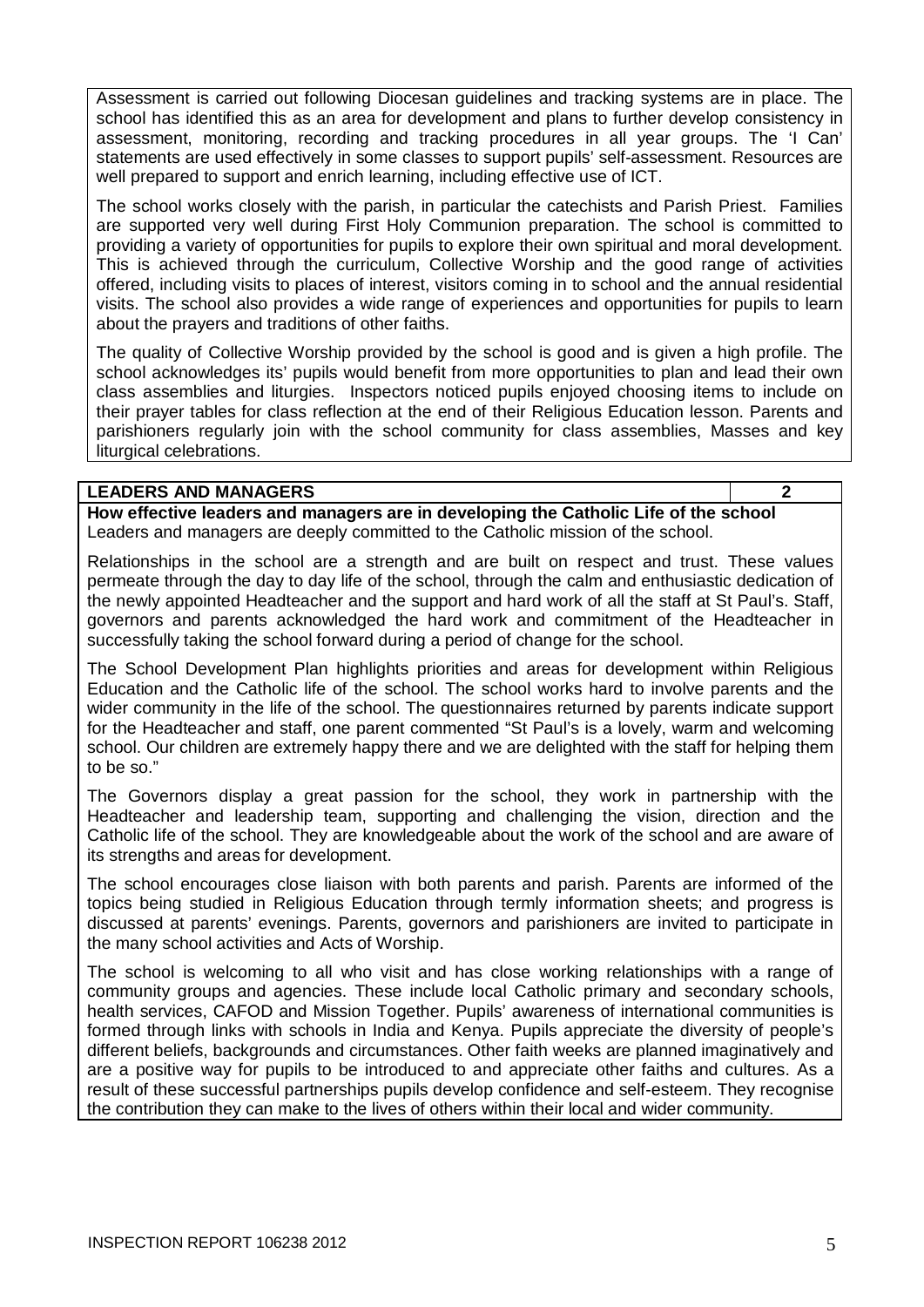### **PARENTS' QUESTIONNAIRE**

48 returned

|   |                                                                                                     | <b>Strongly</b><br>Agree | Agree | <b>Disagree</b> | <b>Strongly</b><br><b>Disagree</b> | Don't<br><b>Know</b> |
|---|-----------------------------------------------------------------------------------------------------|--------------------------|-------|-----------------|------------------------------------|----------------------|
|   | My child enjoys school                                                                              | 32                       | 14    |                 |                                    |                      |
| 2 | am happy with the values and attitudes that the<br>school teaches                                   | 34                       | 14    |                 |                                    |                      |
| 3 | am made to feel welcome in school                                                                   | 34                       | 14    |                 |                                    |                      |
| 4 | The school seeks the views of parents/carers and<br>takes account of their suggestions and concerns | 34                       | 13    |                 |                                    |                      |
| 5 | The school gives me a clear understanding of<br>what is taught in Religious Education               | 24                       | 19    |                 |                                    | 4                    |
| 6 | The school enables my child/ren to achieve a<br>good standard of work in Religious Education        | 25                       | 18    | 3               |                                    | 2                    |
| 7 | The school keeps me well informed about my<br>child(ren)'s progress in Religious Education          | 19                       | 21    | 4               |                                    | 4                    |

#### **QUESTIONNAIRE FOR YEAR 2 PUPILS**

|                |                                                                | Yes | <b>Sometimes</b> | <b>No</b> |
|----------------|----------------------------------------------------------------|-----|------------------|-----------|
|                | I like being at this school.                                   | 26  |                  |           |
| $\overline{2}$ | I learn new things in Here I am lessons.                       | 21  | 6                |           |
| $\overline{3}$ | enjoy learning about Jesus and how to live as His friend.      | 26  |                  |           |
| $\overline{a}$ | I have to work hard.                                           | 25  | 2                |           |
| 5              | My teacher helps me when I get stuck so I can make my work     | 25  | 2                |           |
|                | better.                                                        |     |                  |           |
| 6              | My teacher listens to me.                                      | 26  |                  |           |
| $\overline{7}$ | When I am unhappy there is always an adult I can talk to.      | 26  |                  |           |
| 8              | I get praise when I do my best.                                | 27  |                  |           |
| 9              | Other children are kind and behave well                        | 15  | 12               |           |
| 10             | am happy on the playground.                                    | 23  | 4                |           |
| 11             | am allowed to help in class and around school.                 | 23  | 4                |           |
| 12             | enjoy the times we say our prayers, talk to God and sing songs | 27  |                  |           |
|                | about Jesus.                                                   |     |                  |           |

#### **QUESTIONNAIRE FOR YEAR 6 PUPILS**

|                 |                                                            | Yes | <b>Mostly</b> | <b>Sometimes</b> | <b>No</b> |
|-----------------|------------------------------------------------------------|-----|---------------|------------------|-----------|
|                 | Do you like being at this school?                          | 13  | 6             | :5               |           |
| $\mathcal{P}$   | Do you find out new things in Religious Education lessons? | 19  |               |                  |           |
| 3               | Are your Religious Education lessons interesting?          | 6   | 11            |                  |           |
| 4               | Do you get help when you are stuck?                        | 14  |               |                  |           |
| 5               | Do you have to work hard?                                  | 20  | ⌒             | ົ                |           |
| 6               | Do teachers show you how to make your work better?         | 15  | 8             |                  |           |
|                 | Do other children behave well?                             |     |               | 16               |           |
| 8               | Are teachers fair to you?                                  | 17  |               |                  |           |
| 9               | Do teachers listen to your ideas?                          | 13  | 6             |                  |           |
| 10 <sup>°</sup> | Are you given responsibility?                              | 21  | 3             |                  |           |
| 11              | Do you enjoy your times of prayer together?                | 12  |               |                  |           |